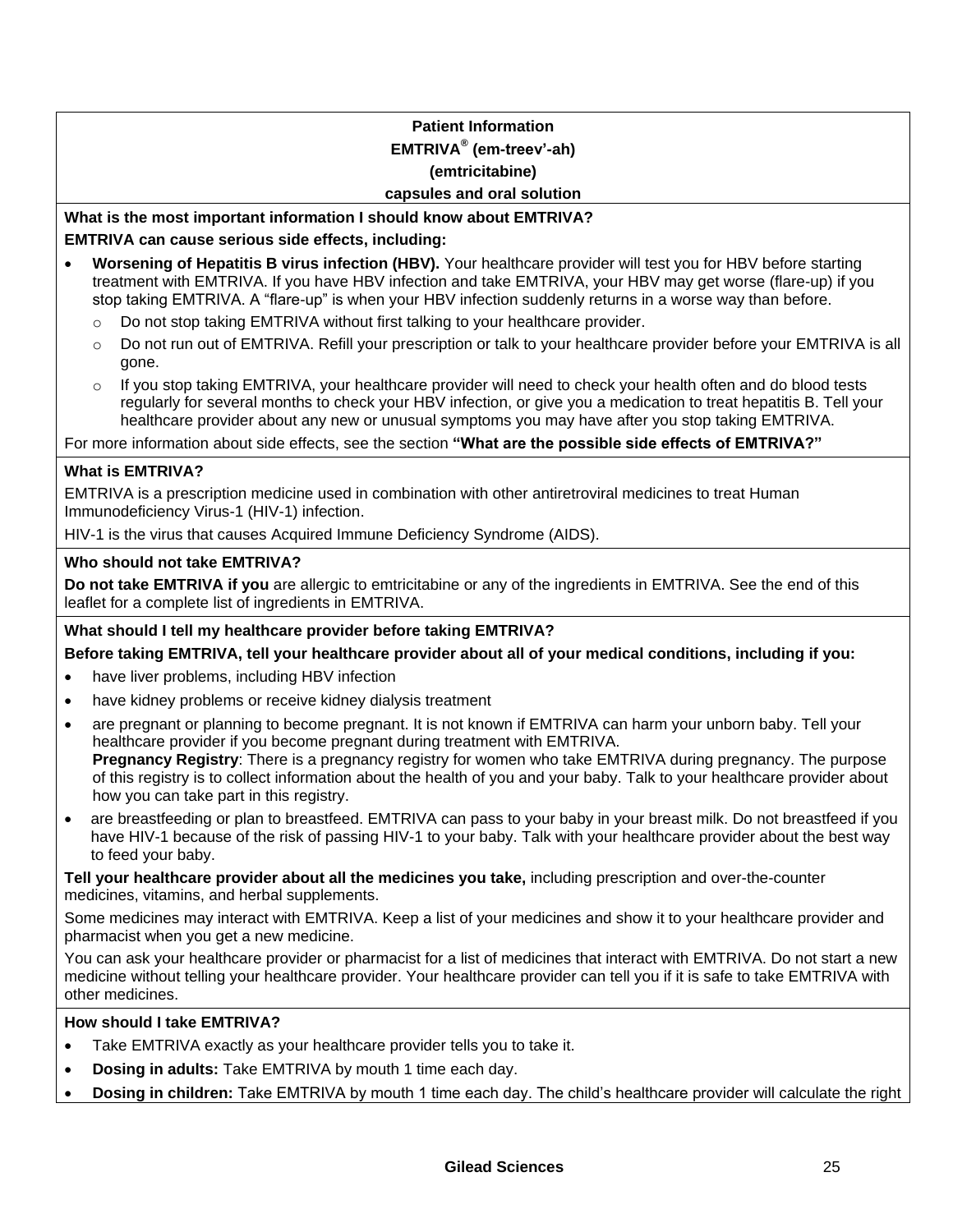dose of EMTRIVA (oral solution or capsule) based on the child's weight.

- EMTRIVA may be taken with or without food.
- **Do not miss a dose of EMTRIVA.** Missing a dose lowers the amount of medicine in your blood. Refill your EMTRIVA prescription before you run out of medicine.
- Do not change your dose or stop taking EMTRIVA without first talking with your healthcare provider. Stay under a healthcare provider's care when taking EMTRIVA.
- If you take too much EMTRIVA, call your healthcare provider or go to the nearest hospital emergency room right away.

## **What are the possible side effects of EMTRIVA?**

## **EMTRIVA may cause serious side effects, including:**

- **See "What is the most important information I should know about EMTRIVA?"**
- **Changes in your immune system (Immune Reconstitution Syndrome)** can happen when **an HIV-infected person starts taking antiretroviral medicines**. Your immune system may get stronger and begin to fight infections that have been hidden in your body for a long time. Tell your healthcare provider right away if you start having any new symptoms after starting EMTRIVA.
- **Too much lactic acid in your blood (lactic acidosis).** Too much lactic acid is a serious but rare medical emergency that can lead to death. Tell your healthcare provider right away if you develop any of these symptoms:
	- $\circ$  weakness or being more tired than usual  $\circ$  unusual muscle pain
		-

 $\circ$  confusion

- $\circ$  being short of breath or fast breathing  $\circ$  stomach pain with nausea and vomiting
	-
- o fast or abnormal heartbeat

o nausea and vomiting

o dark "tea-colored" urine

o loss of appetite for several days or longer

- $\circ$  cold or blue hands and feet  $\circ$  feel dizzy or lightheaded
- **Severe liver problems.** In rare cases, severe liver problems can happen that can lead to death. Your healthcare provider may tell you to stop taking EMTRIVA if you develop new or worse liver problems during treatment with EMTRIVA. Tell your healthcare provider right away if you develop any of these symptoms:
	- o fatigue
	- o weakness
	- o yellowing of your skin or the white part of your eyes (jaundice)
	- $\circ$  light colored stools  $\circ$  stomach-area (abdominal) swelling and pain
- The most common side effects of EMTRIVA include:
	- o headache o abnormal dreams
	- o diarrhea o rash
	- o nausea o abdominal pain
	- o tiredness o weakness
	- o dizziness o cough
	- o depression o runny nose
	- o problems sleeping

Skin discoloration in children may also happen with EMTRIVA.

These are not all the possible side effects of EMTRIVA.

Call your doctor for medical advice about side effects. You may report side effects to FDA at 1-800-FDA-1088.

**Gilead Sciences** 26